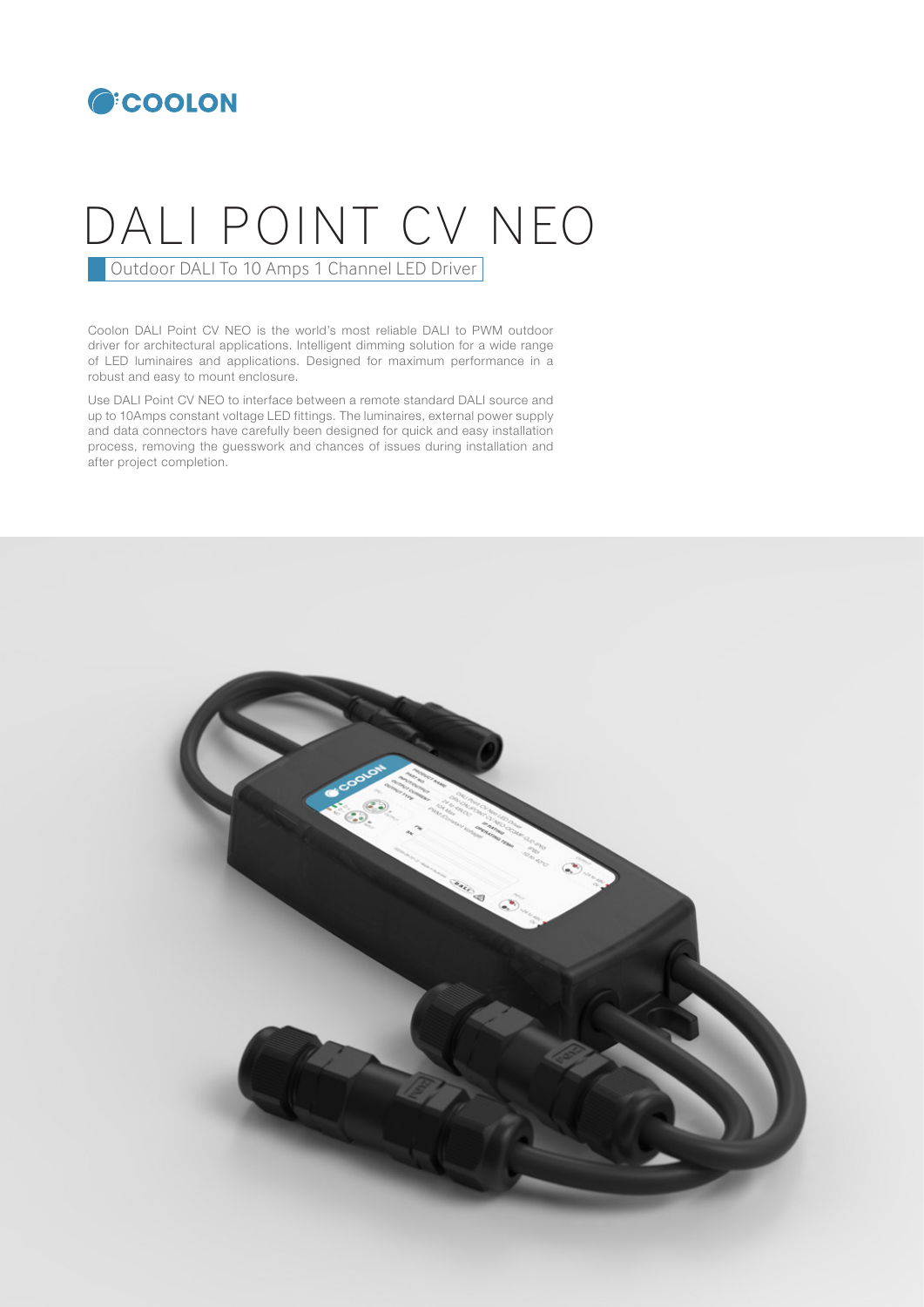

## DURABLE

DALI Point CV NEO driver is designed to suit outdoor DALI controlled LED installations. Robust housing design, suitable for inclement weather.

## RELIABLE

Coolon LED drivers are designed and built to the highest

## SIMPLE

Quick connectors for both DMX/RDM data and output to luminaires reduce installation time and potential points of failure.

Installation is efficient with fewer hard-wired terminations and is convenient even in tricky locations due to the quick connectors that require no tools.

## CONVENIENT

It will turn a wide variety of outdoor LED luminaires into a remote dimmable fitting via DALI input and PWM output. Easy to mount and highly capable, DALI Point CV NEO drives up to a 10 Amp load.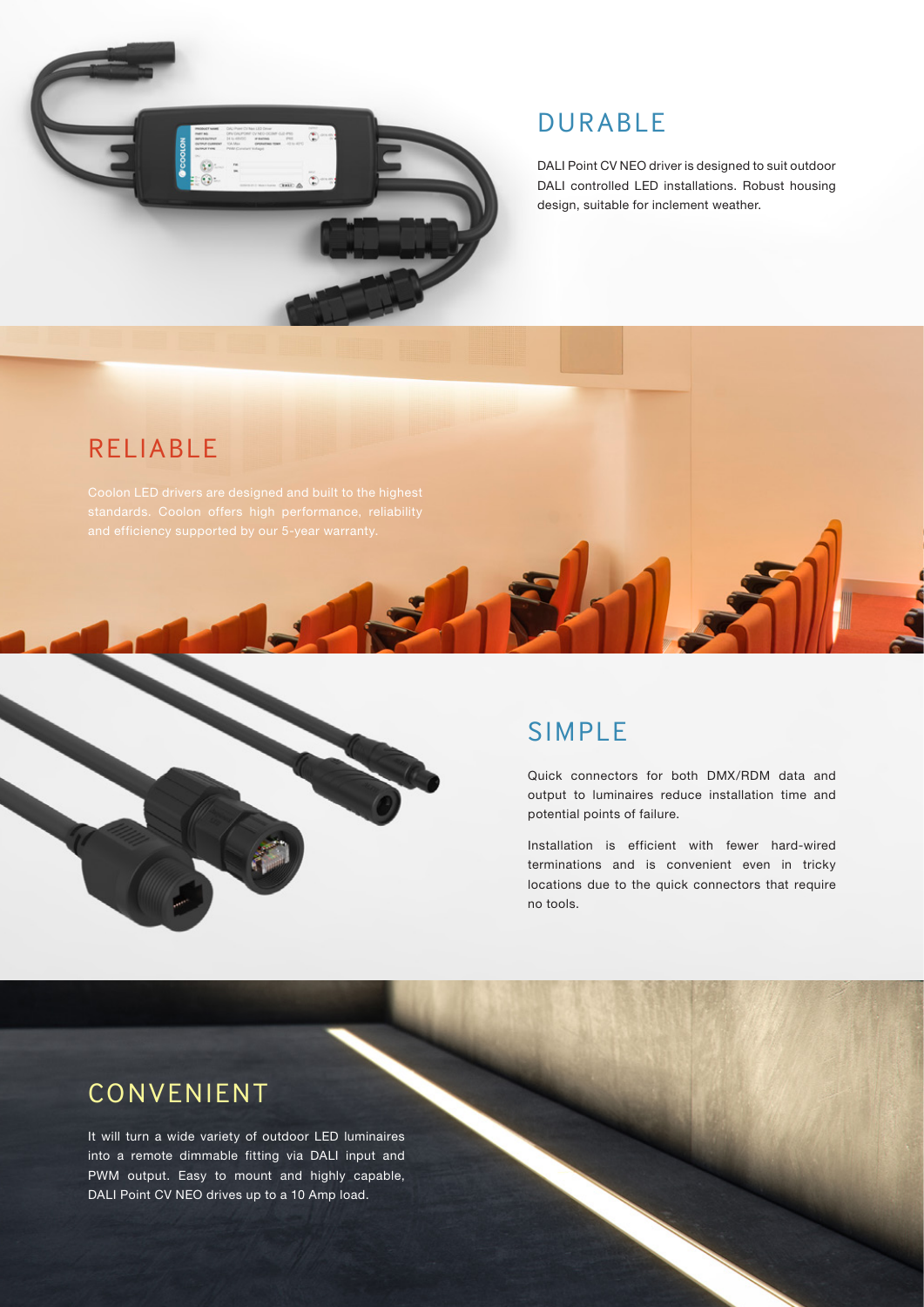#### **· TECHNICAL** SPECIFICATIONS

| Product Code                | DRV-DALIPOINT CV NEO                                                   |  |
|-----------------------------|------------------------------------------------------------------------|--|
| Description                 | Outdoor DALI 10 To Amps 1 Channel LED Driver                           |  |
| Device Type                 | Standard DALI input, open drain constant voltage output (suitable for  |  |
|                             | constant voltage LED Lights without dedicated brightness control line) |  |
| Control Protocol            | <b>DALI Standard Compliant</b>                                         |  |
| Solid State Output          | MOSFET, Open drain configuration                                       |  |
| PWM Output                  | 1.33 Khz. 13.55 Bits                                                   |  |
| Dimming Range               | $1 - 100\%$                                                            |  |
| Load / Supply Voltage       | $24 - 48$ VDC                                                          |  |
| Power Consumption (Standby) | 0.25W                                                                  |  |
| Max Load Current            | 10A                                                                    |  |
| Enclosure                   | Polycarbonate with polyurethane encapsulation                          |  |
| Working Temperature         | $-10$ to $+50^{\circ}$ C                                               |  |
| IP Rating                   | IP65                                                                   |  |

**· APPLICATIONS** 

DALI Point IP can be used to remotely control a variety of Coolon LED luminaires, yet is also suitable for most constant voltage LED products. Most popular applications are:

| Architectural Outdoor Lighting | Commercial Outdoor Lighting | Facades |
|--------------------------------|-----------------------------|---------|
| Street and Outdoor Lighting    | <b>Tough Environments</b>   |         |

#### ▪ FEATURES



Fully protected against dust. Protected against water jets from all directions.

| <b>YEARS</b> |
|--------------|
|--------------|

Coolon Controllers are covered by a solid comprehensible 5 year manufacturer's warranty.



Our products are designed and manufactured in Australia to ensure the highest standards.

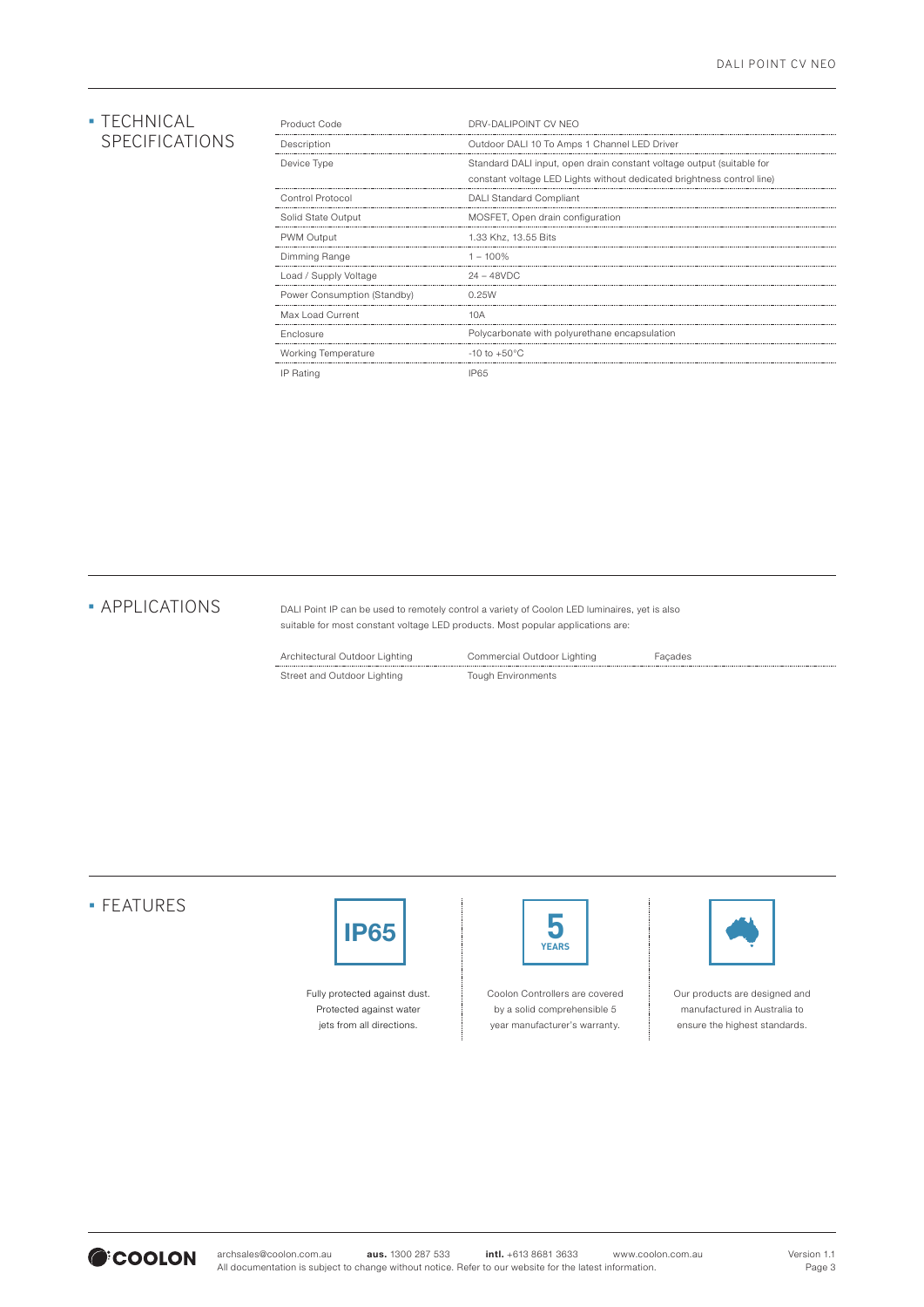

#### ▪ COMPATIBILITY

Suitable to use with the following Coolon Products:

| Alto  | Aris UG  | Electro     |
|-------|----------|-------------|
| Forma | Interra  | Max Mini UG |
| Multo | Multo CC | Slim        |

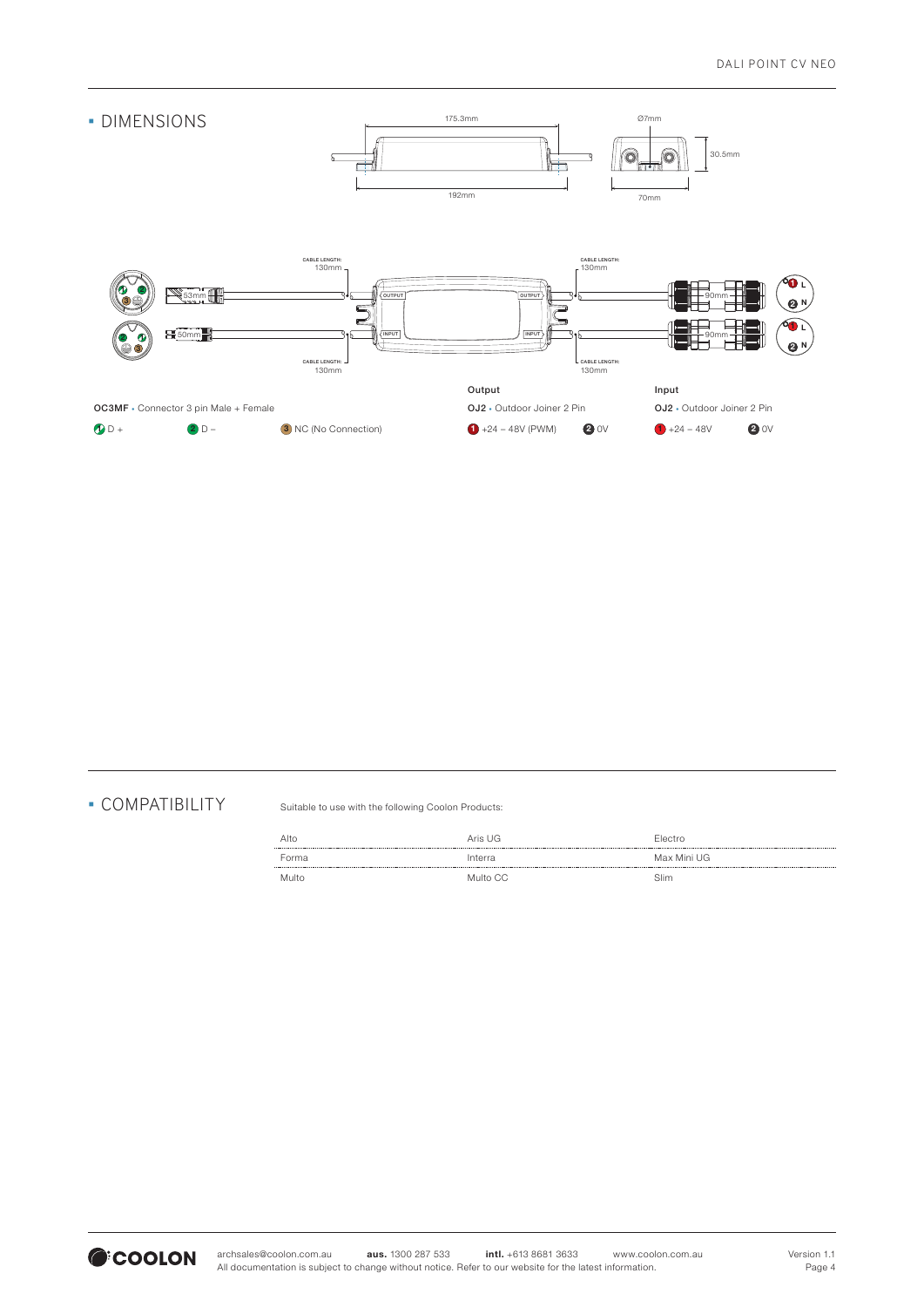